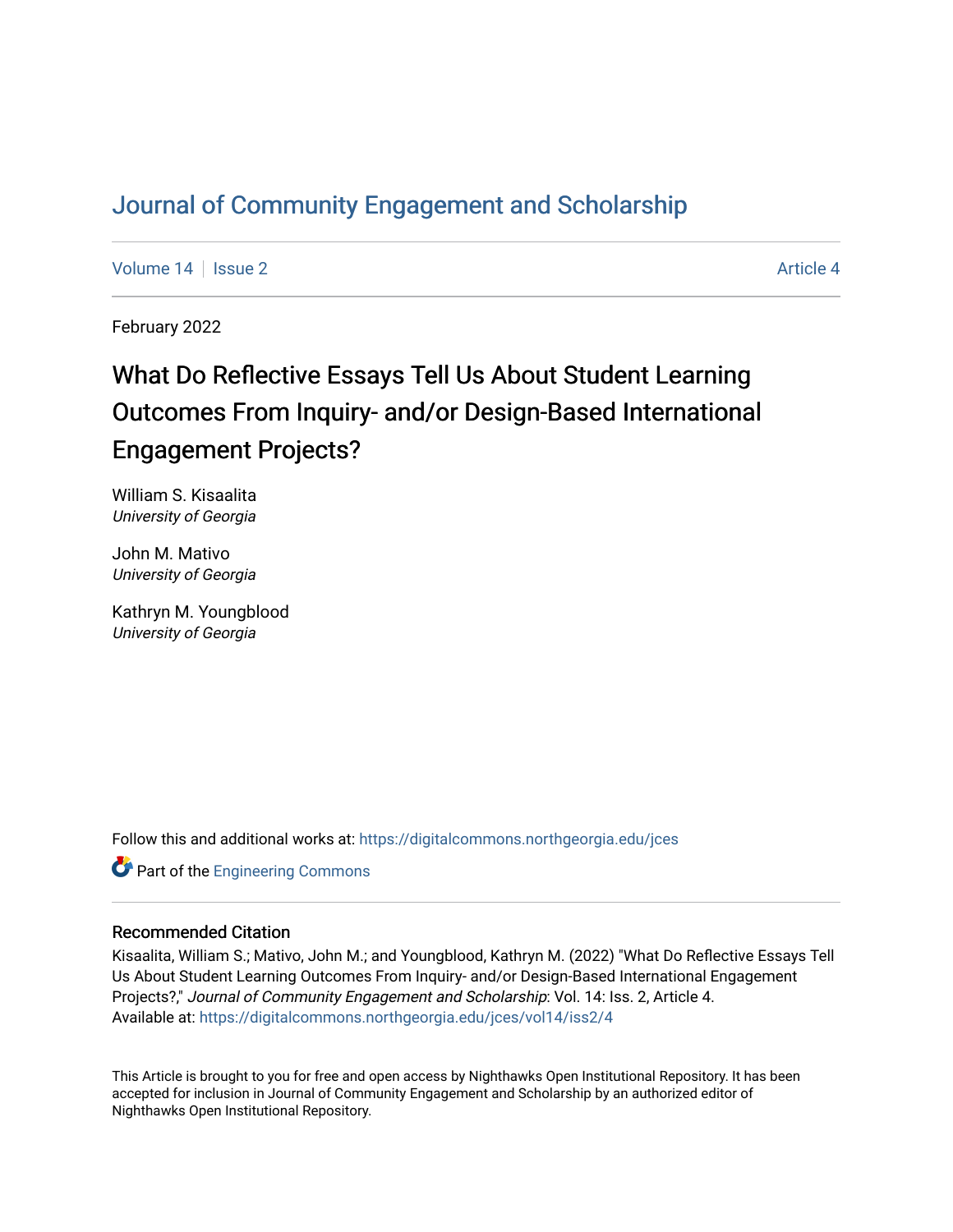# What Do Reflective Essays Tell Us About Student Learning Outcomes From Inquiry- and/or Design-Based International Engagement Projects?

# Cover Page Footnote

The following funding agencies are greatly acknowledged: Bill and Melinda Gates Foundation (Award #OPP1097463), Engineering Information Foundation (Award #EiF02.05), Environmental Protection Agency (Award #83472501 & Award #83600601), National Science Foundation (Award #0528062), Rotary Foundation (Rotary Grant for University Teachers), United States Agency for International Development (Awards #AIDOAAA1300066 and through University of Florida Subcontract #UFDSP00012175), United State Department of Agriculture (Awards #2002-38411-12132 and #2005-51160-02277), University of Georgia Office of the Vice President for Public Service and Outreach (IDEAS Grant), and The World Bank Development Marketplace Program (Award #DM08 5681).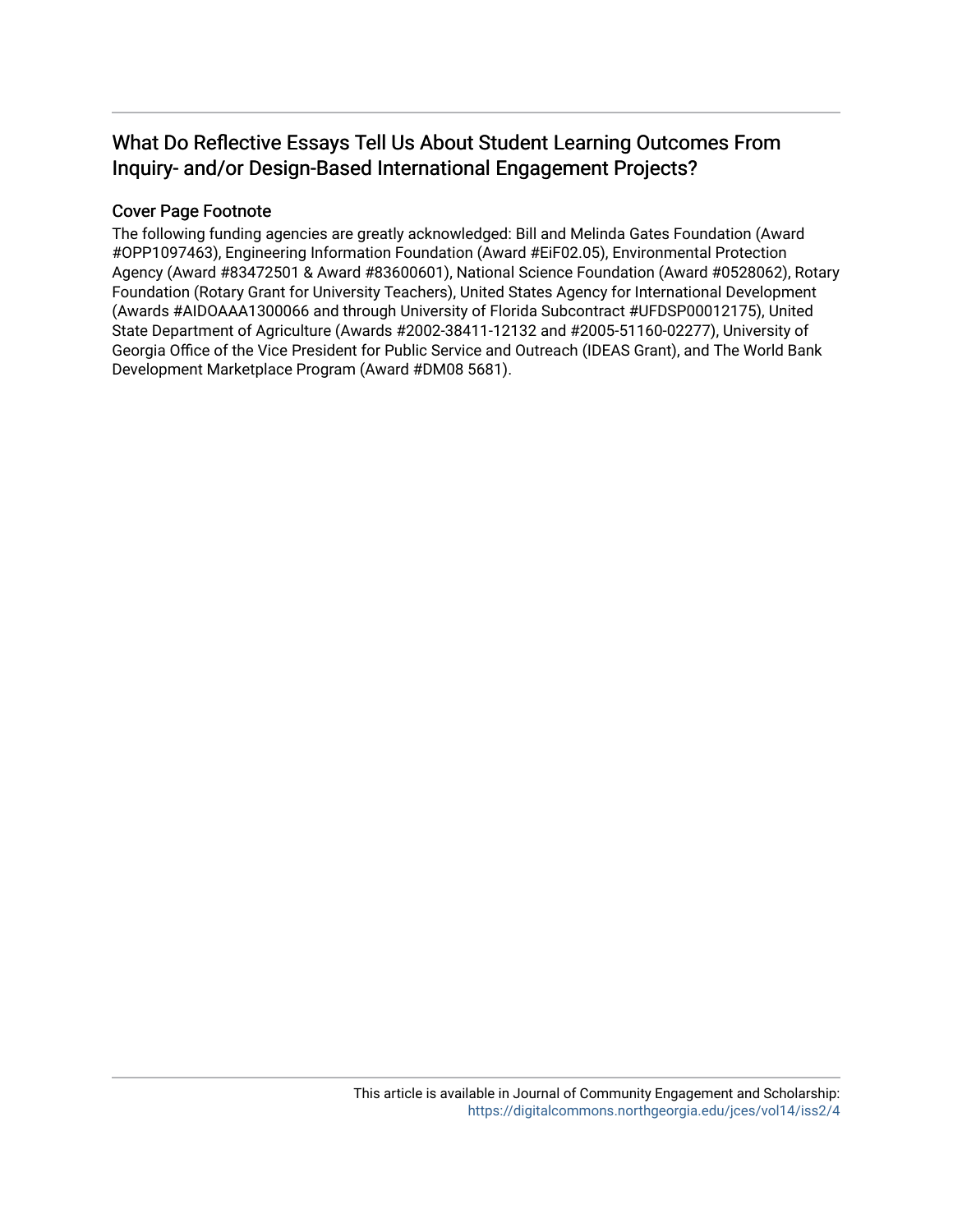# **What Do Reflective Essays Tell Us About Student Learning Outcomes From Inquiry- and/or Design-Based International Engagement Projects?**

William S. Kisaalita, John Mativo, and Kathryn M. Youngblood

#### **Abstract**

International inquiry- and/or design-based projects are increasingly recognized as a high-impact teaching and learning approach. However, if not incorporated well into STEM curricula, such as ABETaccredited engineering degrees, they may result in more time to graduation. A popular approach is to incorporate these experiences in capstone design-project courses, but assessment of the international activity learning outcomes can be challenging. The objective of this study was to assess if open-ended student reflections can serve as an assessment tool that allows instructors to capture the rich and complex outcomes of international project-based design activities. Qualitative methods (NVivo and BEVI) were used. In the NVivo approach, emergent themes were identified from 45 reflections authored by students who conducted international inquiry- and/or design-based engagement projects. Students' trips to their respective locations lasted between 2 and 8 weeks. In the BEVI approach, a longitudinal follow-up survey was administered 5 or more years after graduation. Reflective essays captured a wide spectrum of student learning outcomes gained from project-based learning (mostly knowledge and skills) and service-learning (mostly attitude and identity) and can thus be used as a sole assessment tool. Outcomes of international project-based service-learning include not only developing an empathetic attitude but also moving to action consistent with the aroused empathetic feelings and thoughts. Five or more years after graduation, the empathy observed soon after the international project can still be found in former students.

In the early 2000s, there were urgent calls in higher education to provide international experiences to students in STEM (science, technology, engineering, and mathematics) majors. The 2002 Open Doors Report of the Institute of International Education reported that only 10.7% of U.S. college graduates (154,168 students) participated in a study abroad experience. Humanities, social science, fine or applied arts, and foreign language majors accounted for 51.5% of students studying abroad, whereas business and management majors accounted for 18.1% of students. Physical science, computer science, and mathematics majors accounted for 9.1% of these students, whereas engineering majors accounted for merely 2.7% of students participating in a study abroad experience (4,136 graduates). Those 4,136 students represented only 4% of all U.S. engineering graduates. In response to the largely unmet need for international experiences for engineering majors, the first author developed the 3*p*-Innovations inquiry- and/or design-based program. The 3*p*-Innovations program provides international experiences within the ABETaccredited (Accreditation Board for Engineering and Technology) undergraduate engineering curriculum at the author's institution without increasing the time to graduation. ABET is a nonprofit, ISO 9001–certified organization that accredits college and university programs in applied and natural science, computing, engineering, and engineering technology.

Klawe (2019) eloquently provided the answer to what holds STEM students back from studying abroad:

STEM students often have a harder time fitting a semester abroad into a tightly sequenced required program of study, according to IIE's [Institute of International Education] 2009 white paper, Promoting Study Abroad in Science and Technology Fields. Other reasons named in the report include a lack of encouragement from academic advisors, difficulty in obtaining credit at the home institution for STEM courses taken abroad, and fewer science and engineering-related study abroad programs overall. Yet another hurdle is language. Because STEM students often have to take more courses in their major,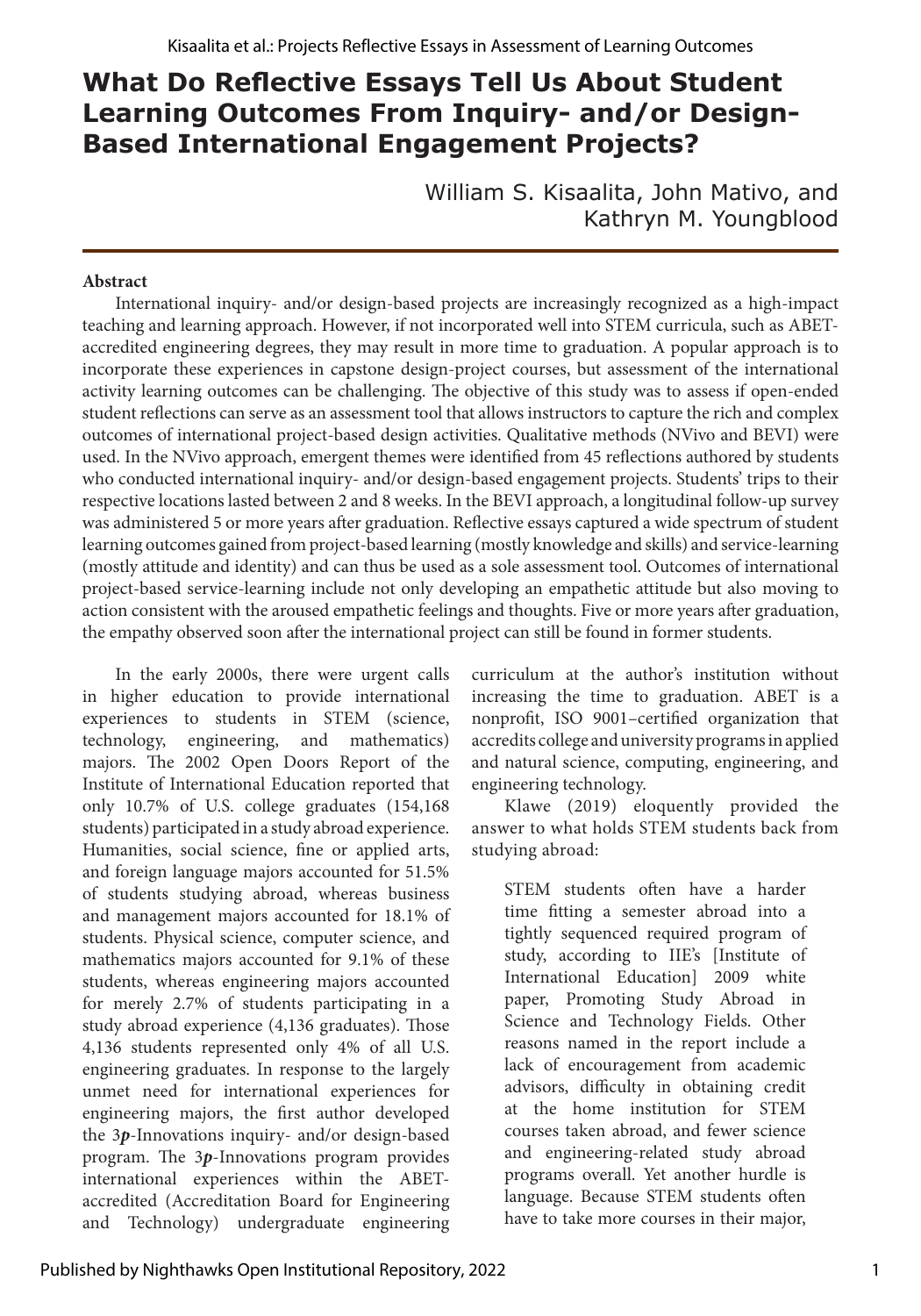they don't have as much opportunity to take a series of language courses, and that often limits their study abroad options. (para. 4)

Despite these challenges, it is critical for engineering students and other students majoring in STEM disciplines to develop global competencies. *Global competence* refers to skills, values, attitudes, and behaviors that underpin students' capacities to thrive and solve problems in a more diverse, interconnected world (Kisaalita, 2020).

Several arguments have been made in support of broadening all undergraduate experiences to include the development of global competencies. First, winds of globalization and the "flattening" of the world have broken down economic, political, and social systems such that economic growth and opportunity are now found more abundantly in international rather than domestic markets. This trend has led companies to do business with worldwide rather than domestic viewpoints (Friedman, 2007). Second, today's students will likely be in leadership roles before the middle of this century, when the population explosion in developing economies will exacerbate disparities in health care, food, energy, and water security; these disparities will occur not only between developed and developing countries but also within developed countries like the United States (Jansen & Pudlowski, 2009; Sprecher, 2011). Future leaders will be in a better position to meaningfully address these issues if the development of their global competencies begins now and is a key dimension of their undergraduate experience.

The purpose of this paper is to present efforts made to understand the extent and impact of learning that stems from inquiry- and designbased international engagement. A combination of purposefully crafted classwork and international engagement is presented, and the benefits and challenges of this program are discussed.

## **Development and Implementation of 3***p-***Innovations**

Over the course of 9 years, an international section of a design-project course was developed and implemented. The success of this course led to an additional offering of a summer experience program. Lessons learned from the development and implementation of these courses led to the creation of 3*p*-Innovations. This process is described in detail below.

#### *An International Design-Project Course*

To address the needs identified above, the lead author developed an international section of the required capstone design-project class (ENGR 4920), which is typically geared toward senior undergraduate students. Given that the number of hours in ABET-accredited engineering degrees is typically at the institutional limit, it is challenging to add a course without taking one away. Relatedly, removing a course may violate ABET accreditation. It is therefore convenient to offer new experiences in existing required courses.

The prerequisite for ENGR 4920 was ENGR 2920: Engineering Design Methodology, in which students were taught the fundamentals of design. In standard ENGR 4920 sections, students were expected to complete a design project under the supervision of a professor. Sections were formed around design problems that were sometimes contributed by contacts in industry or other professors. As is typical of many capstone engineering design-project courses in U.S. engineering schools, students were grouped into teams of three to five members to work on different projects. Each project was mentored by a faculty member and constituted a section of the course. Table 1 presents the general requirements for ENGR 4920 at the time of the intervention.

Additional requirements were built into the international section as characterized by the following elements:

- real-life international problems
- web-based resources to provide the problem context
- working in a multidisciplinary team environment (e.g., engineering and economics majors)
- in-country peer support, providing an international team environment
- design team members traveling and presenting the solution concept to the international customer and gaining a better appreciation of the context firsthand, for 1–2 weeks
- special training in human-centered design, intercultural communication, and development engineering through directed readings
- pre- and posttesting with instruments/ scales (e.g., Interpersonal Reactivity Index; Davis, 1980)
- a two-page reflection (of at least 800 words) at the end of the semester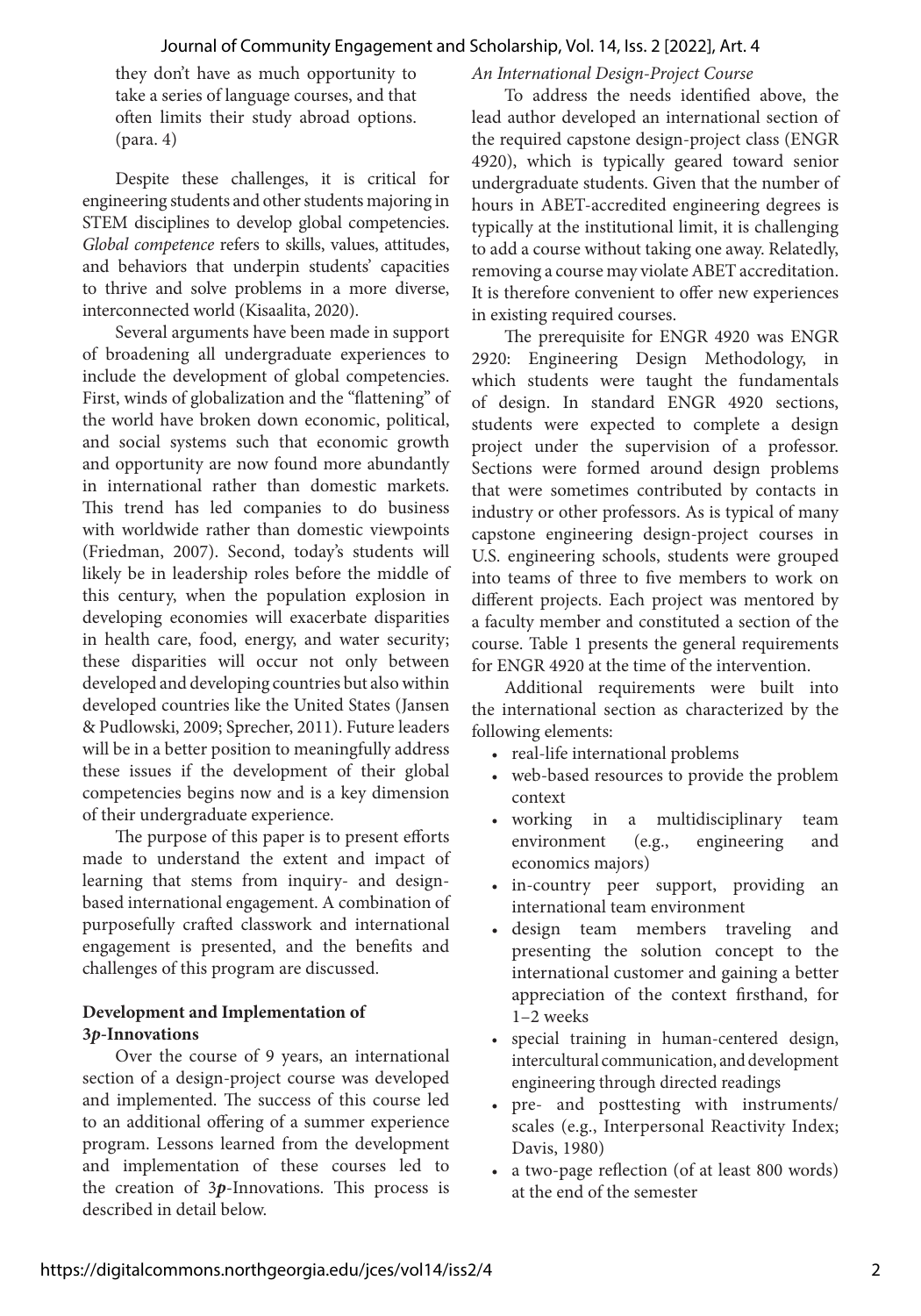**Table 1.** General ENGR 4920 Requirements

## **Course Requirements**

At the end of the semester, the design team must prepare the following: a) written document detailing the design solution, b) oral presentation with computer-based visuals, c) poster.

Each student must maintain a design notebook using the format as taught in ENGR 2920.

The instructor serves as a mentor for the team. The role of the instructor is to offer advice and encouragement but not to tell the students how to perform the design. The design problem must be open-ended.

A team manager can be elected by the team or selected by the instructor.

Periodic meetings between students and instructor are expected. The frequency of meetings and the form of interim reports provided by the students are at the discretion of the instructor.

The instructor determines the grading policy for the students in the section. The instructor must develop a method to determine the contribution of each team member to determine his or her grade. The students must be aware of this policy. Peer evaluation has been very effective in determining the contribution of the team members.

A midterm status report from each design team will be held with presentations of 15 minutes with 5 minutes for questions.

The final presentations will be held at the end of the semester and will consist of 30-minute presentations and 10–15 minutes for questions.

Outside evaluators will be present for final presentations as well as University of Georgia engineering faculty. The evaluators will also review the posters. Instructors may provide names of individuals who might serve as evaluators.

Students in the international section participated in an overseas trip scheduled during spring break. During the trip, the students appreciated the context of the problem firsthand, engaged customers/community, and presented solution concepts. Additionally, the students worked with the customers/community as equal partners in deciding the best concept to pursue. Equal partnership was achieved through several deliberate practices: Contributions from all were equally valued; in group discussions, individuals refrained from speaking again until at least three others had spoken; decisions were made by consensus, and so on. When the students returned

to the United States, they completed the analysis for the "best" concept and sent the final report and a video-recorded final presentation to the customers/community by the end of the semester.

#### *The Summer Experience Program*

To move promising designs forward, a new team was assembled the following year and started where the former team left off. To facilitate the positioning of promising designs/solutions on a commercialization trajectory, a summer experience component of the program was added. Summer experience program participants were required to apply to the program, and they were not necessarily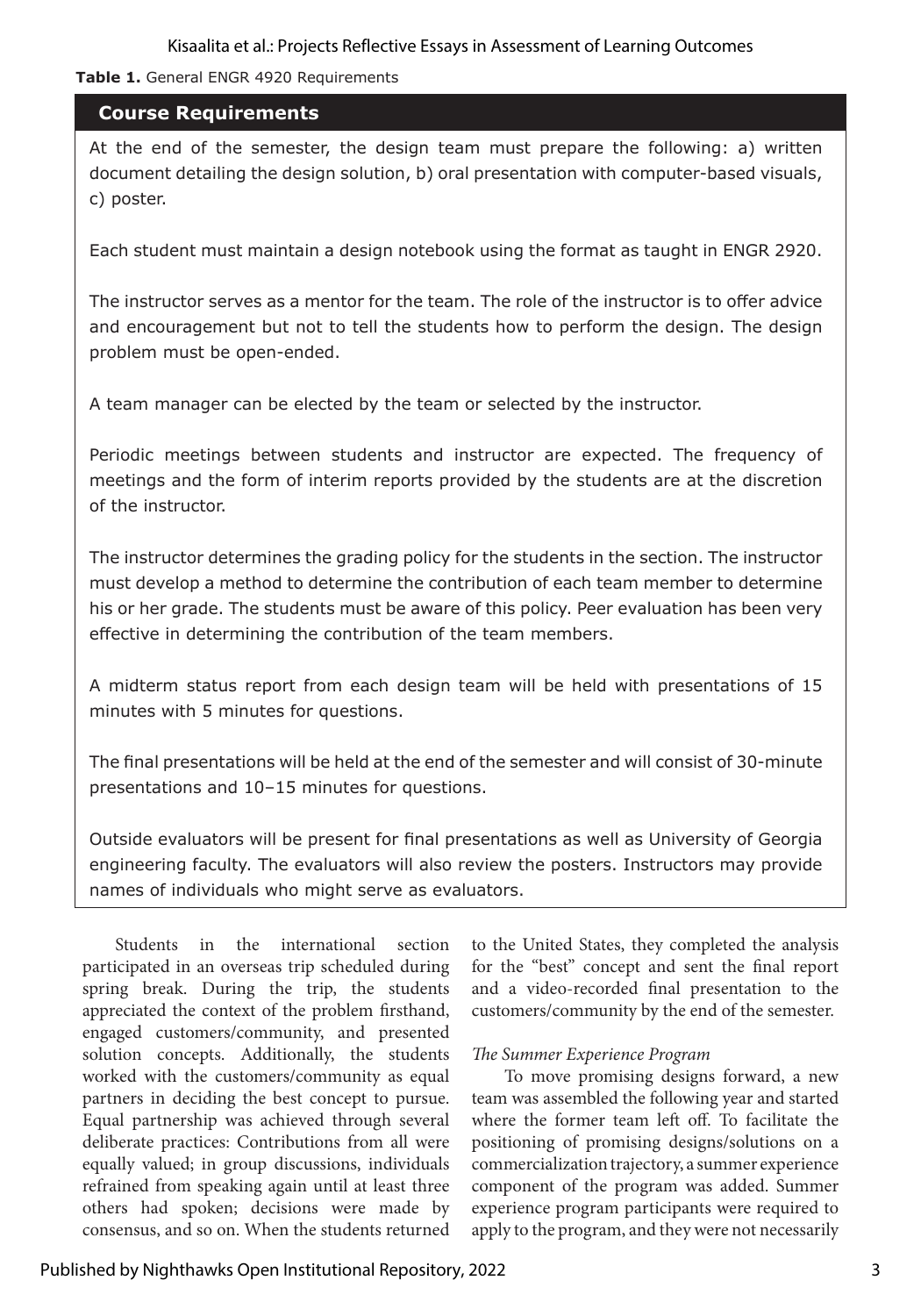students from the international section of the design-project course. In fact, in most summers, the team was entirely new. Due to the competitive nature of the summer program, there were more applications received than spots available. Students who were not accepted into the program were introduced to external programs, such as Duke University's Engineering World Health program. Most summer program participants petitioned for academic credit through ENGR 4980, directed study course (Table 2), which counted toward either a science or engineering elective depending on what students did overseas.

The summer experience program involved fabrication and testing locally (in the United States) as well as overseas. During the overseas 8-week stay, students field-tested their designs among users. Utilizing translational research methods, they inquired and conducted usability studies toward improving the design. The main difference between the ENGR 4920 international section and the summer experience was twofold: (a) The longer overseas stay permitted deeper involvement as opposed to just generating solution concepts, and (b) translational research and usability studies brought the students closer to the communities they were serving.

## *3p-Innovations*

Linking the freshman seminar and the international section of the capstone designproject class gave birth to an informal development engineering program, housed in the first author's lab/studio, named 3*p*-Innovations. The *p* stands for poverty-alleviating, prosperity-/wellnessbuilding, and planet-sustaining. The lab/studio came up with this characterization and uses several 3*p*-Innovations "filters" to choose the projects pursued. First, the project must have high promise to alleviate poverty (lifting up those earning \$5 per day or less). Second, the project has to have potential for building prosperity/wellness (market potential in millions of households to support job creation and healthier lives). Third, the project has to be planet-sustaining (nonpolluting, powered manually or by renewable energy, etc.). In the past 7 years, two additional courses have been added to the informal program (Table 2): (a) Human Factors in Biomedical [and Other] Device Design and (b) Development Engineering and Sustainability. These newer courses are split level (senior/graduate). Undergraduate and graduate education is integrated in some projects to facilitate arriving at a commercialization-ready device or solution (Kisaalita, 2016; Kisaalita, 2020).

#### *Empathy*

A wide net of instruments/scales was cast in the pre- and posttesting of students who worked on regular capstone design projects (control) and students who worked on the international projects and/or participated in the summer experience program (experiment). In a sister paper reporting the analysis, the single measurable quantity that came closest to capturing the difference between control and experiment was empathy (Kisaalita et al., in press) as defined in the social work context (Gerdes et al., 2011). It was hypothesized that similar results could be achieved in a freshman seminar with local (United States–based) projects that allowed students to take on the perspective of socioeconomically disadvantaged members of their own community. In the social work field, the full extent of empathy is not simply a feeling or attitude. Empathy culminates with a decision about what to do with one's aroused empathetic feelings and thoughts (Gerdes et al., 2011). Analysis of the freshman seminar students' reflective essays conclusively supported the view that stepping into someone else's shoes successfully aroused students' empathetic feelings and thoughts. The majority of these students made decisions about what to do with the arousal (Kisaalita, 2018).

Prior work has demonstrated the success of service-based project learning in the freshman seminar in the context of empathy development, as deciphered from student reflections. Here, the authors explored if open-ended reflections from ENGR 4920 international section and summer experience program participants could tell us about student learning outcomes, especially empathy. More specifically, the objective of this paper is to determine whether open reflective essays reveal the full extent of learning outcomes from inquiry- and/or design-based international engagement projects.

## **Background Theory**

Cognitive scientists who study how people learn have found that reflective activities enhance learning (Bransford et al., 2000). In one of the most influential models of learning, the learning cycle presented in Kolb (1984) integrates reflective activities: Abstract conceptualization (e.g., solution concept generation) leads to active experimentation (e.g., design simulation or laboratory experimentation to determine required material properties), concrete experimentation (e.g., testing of a prototype, observing how the customer reacts to the solution, etc.), reflective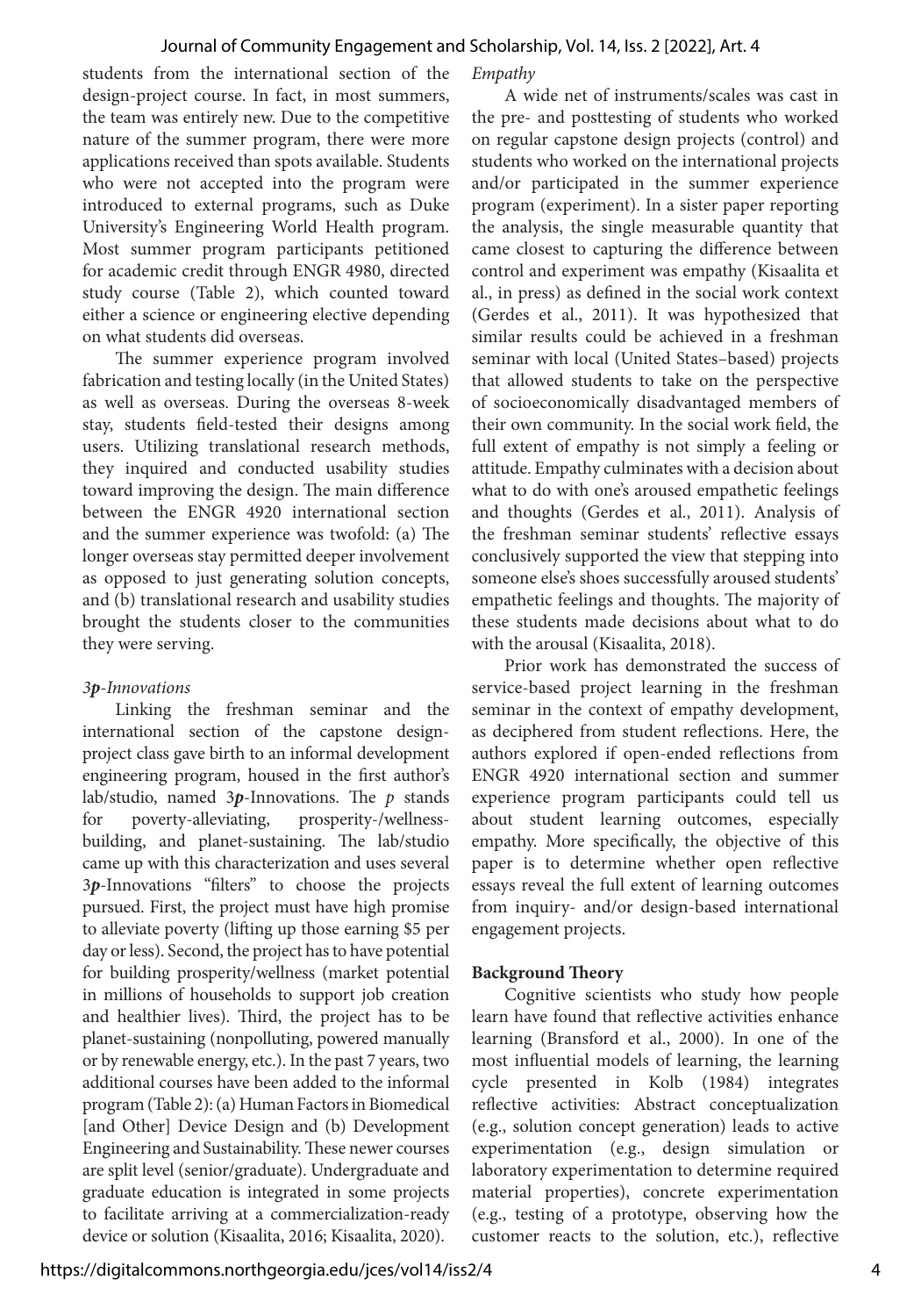**Table 2.** 3*p*-Innovations Program Courses

| <b>Course number Comment</b><br>(Credit hours)                                                                                                                 |                                                                                                                                                                                             | Full course title and brief description                                                                                                                                                                                                                                                                                                                                                                                                        |
|----------------------------------------------------------------------------------------------------------------------------------------------------------------|---------------------------------------------------------------------------------------------------------------------------------------------------------------------------------------------|------------------------------------------------------------------------------------------------------------------------------------------------------------------------------------------------------------------------------------------------------------------------------------------------------------------------------------------------------------------------------------------------------------------------------------------------|
| FYOS 1001 (1)                                                                                                                                                  | This course was restricted<br>to a maximum of 16<br>students to foster<br>better faculty-student<br>interactions.                                                                           | Things You Can (or Should Not) Do to<br><b>End World Poverty</b><br>Ninety percent of the world's designers<br>spend all their time working on solutions to<br>problems of the richest 10% of the world's<br>customers. The goal of this seminar is to<br>engage students in discussions of pros and<br>cons of changing this by exploring the broad<br>meaning of poverty and the arguments for<br>and against lifting others out of poverty. |
| BIOE 4710/6710<br>(3)                                                                                                                                          | This course was designed<br>to also serve students<br>enrolled in the Certificate in<br>Sustainability.                                                                                     | <b>Development Engineering and</b><br><b>Sustainability</b><br>Introduction to what you should (or should<br>not) do to come up with transformative<br>sustainable technology-based solutions to<br>problems at the nexus of water, energy, and<br>food in low-resource settings.                                                                                                                                                              |
| BIOE 4720/6720<br>(3)                                                                                                                                          | This course also serves as<br>an elective for students<br>majoring in mechanical and<br>biomedical engineering.<br>One of the topics covered<br>is the introduction to<br>entrepreneurship. | <b>Human Factors in Biomedical Device</b><br><b>Design</b><br>Introduction of the application of human<br>factors and ergonomics in the design of<br>biomedical [and/or other] devices as well<br>as the regulatory framework for device pre-<br>market approval.                                                                                                                                                                              |
| ENGR 4920 (4)                                                                                                                                                  | This is a required course of<br>all engineering majors.                                                                                                                                     | <b>Capstone Engineering Design Project</b><br>Engineering design experience including<br>completion of a design project under the<br>supervision of a project director.                                                                                                                                                                                                                                                                        |
| ENGR 4980 <sup>a</sup> (3)                                                                                                                                     | The course is designed for<br>individual-directed study.                                                                                                                                    | <b>Directed Readings and/or Projects</b><br>The syllabus is built for the individual<br>student project activities.                                                                                                                                                                                                                                                                                                                            |
| <b>GRSC 8100</b><br>(2)                                                                                                                                        | This course is open to any<br>graduate student. The<br>mentored students in the<br>program can take this or<br>any other equivalent (e.g.,<br>ENTR 7510).                                   | <b>Technology Commercialization</b><br>Universities increasingly strive to turn their<br>most innovative laboratory research into<br>usable products and services. Students<br>are introduced to the Technology Transfer<br>process and learn about the opportunities<br>and challenges unique to faculty and student<br>entrepreneurship.                                                                                                     |
| ENGR 8980 <sup>b</sup> (3)                                                                                                                                     | This course is designed for<br>individual-directed study.                                                                                                                                   | <b>Advanced Topics in Engineering</b><br>The syllabus is built for the individual<br>student project activities.                                                                                                                                                                                                                                                                                                                               |
| <sup>a</sup> Undergraduate students participating in the summer component of the program were awarded<br>academic credit through this open course designation. |                                                                                                                                                                                             |                                                                                                                                                                                                                                                                                                                                                                                                                                                |

**b** Graduate students participating in the summer component of the program were awarded academic credit through this open course designation.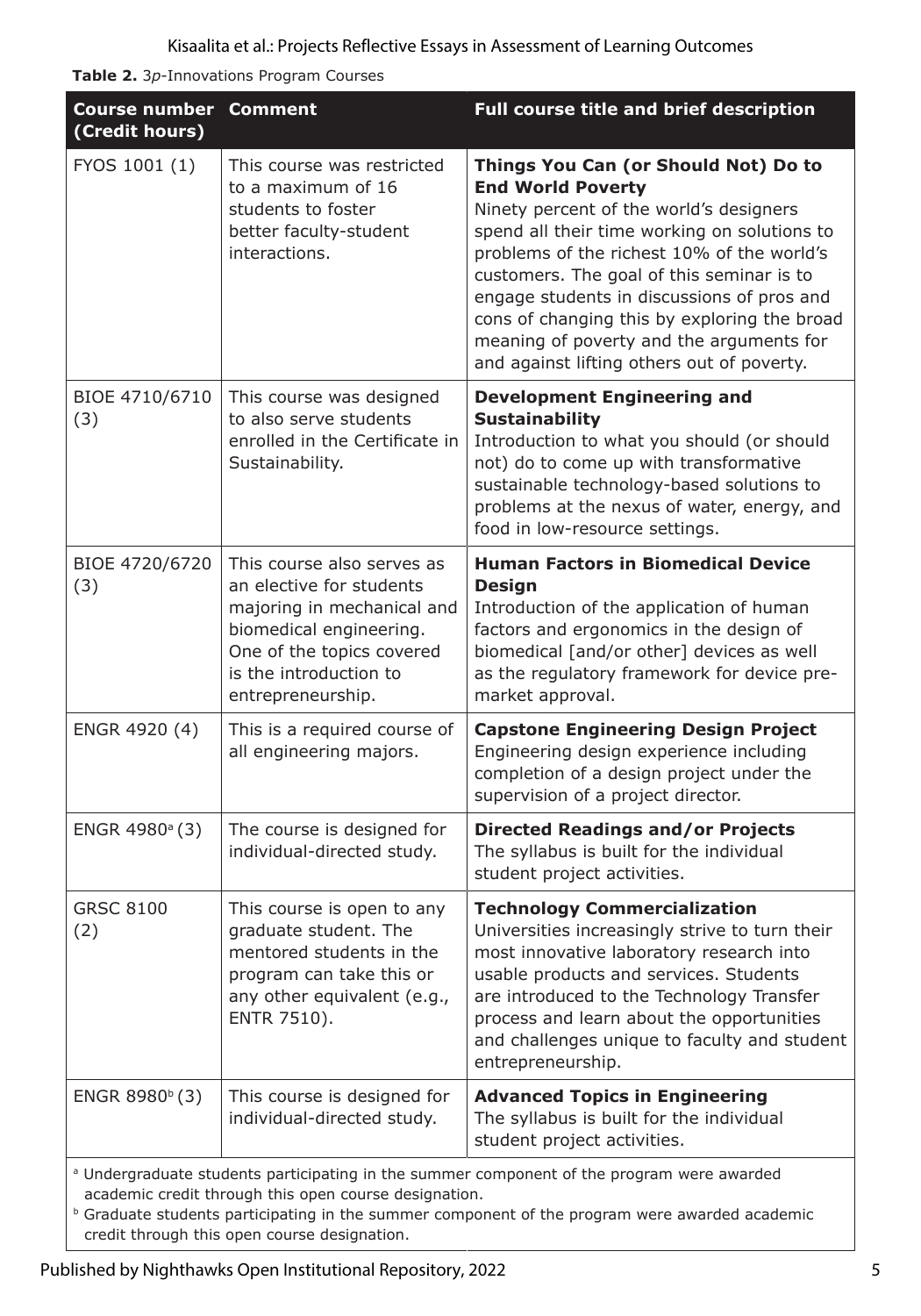#### Journal of Community Engagement and Scholarship, Vol. 14, Iss. 2 [2022], Art. 4

observation (thinking about what has been learned), and back to abstract reconceptualization.

The learning that comes from international projects such as those offered under 3*p*-Innovations should be consistent with any project-based learning. However, because these projects also involve serving customers/communities, they can also be thought of as project-based servicelearning. Bringle and Hatcher (1995) defined service-learning as a:

course-based, credit-bearing educational experience in which students (a) participate in an organized service activity that meets identified community needs and (b) reflect on the service activity in such a way as to gain further understanding of course content, a broader appreciation of the discipline, and an enhanced sense of civic responsibility. (p. 112)

This definition is consistent with the wellaccepted project-based service-learning construct in Kolb (1984). According to this construct, learning must begin with motivation, upon which theory, application, and analysis are founded. Bielefeldt et al. (2010) pointed out that, accordingly, projectbased service-learning "should offer a rich learning environment for engineering students; one that fosters not only their cognitive development, but provides strong opportunities for social and moral development" (p. 536). Bielefeldt et al. (2010) have further provided a conceptual schematic of some noted student learning outcomes gained from project-based learning (mostly knowledge and skills) and service-learning (mostly attitude and identity). Therefore, project-based service-learning combines the four outcomes of knowledge, skill, attitude, and identity. Since empathy is considered an attitude (Batson et al., 1997; Strobel et al., 2013; Walther et al., 2020), it was reasoned that student reflections captured immediately following a project-based service-learning intervention should provide insight into students' attempts to reconcile learning in the conceptualization and experimentation phases of the capstone projects with their developing professional identities as engineers, particularly in regard to the development of empathy traits.

#### **Methods**

The focus of this study was on student learning outcomes as demonstrated by students' reflective essays and responses to a longitudinal survey. In particular, the authors were interested in assessing whether open-ended student reflections can serve as an assessment tool that permits instructors to capture the rich and complex outcomes of international project-based design projects.

#### *Participants and Projects*

Over the course of 9 years, 45 students in the international section and the summer experience program participated in 15 design projects. With the exception of two project trips to Costa Rica, the remaining 13 projects came from Africa, in particular sub-Saharan Africa. Projects were conducted in Burkina Faso, Kenya, Morocco, South Africa, Tanzania, and Uganda—covering almost all of the ecological subregions of Africa (World Bank, 1996). All projects' technical results have been described in peer-reviewed publications coauthored with students. A few examples are the hand-operated Argan nut cracking device from Morocco (Kisaalita, Shealy, et al., 2010), the renewable energy–powered evaporative cooler for milk freshness preservation from Uganda (Kisaalita et al., 2018), and the solar-powered incubator for hatching guinea fowl eggs from Burkina Faso (Kisaalita, Bibens, et al., 2010). Complete descriptions of all the projects and associated publications can be accessed at the 3*p*-Innovations website ([https://3pinnovations.](https://3pinnovations.uga.edu/) [uga.edu/](https://3pinnovations.uga.edu/)) or in Kisaalita (2020).

#### *Data Collection and Analysis*

As already mentioned, reflective essays were part of the learning outcomes assessment. In order to maintain the highest level of openendedness possible, no prompts were used for these essays. The rationale for providing no prompts was the need to capture the best and/or most accurate unsolicited dimensions deemed important by students as opposed to directing what should be important to them. Our institutional review board (IRB) considered the component of our study involving student reflections to be the "use of existing de-identified data, previously collected as coursework, for research purposes" and returned a "Not Human Research Determination" to our IRB approval application, indicating, "the proposed activity is not research involving human subjects as defined by DHHS and FDA regulations."

 NVivo, a qualitative data analysis software program, was used to analyze 45 student reflections. Thematic analysis techniques were used to identify key themes (Aronson, 1995).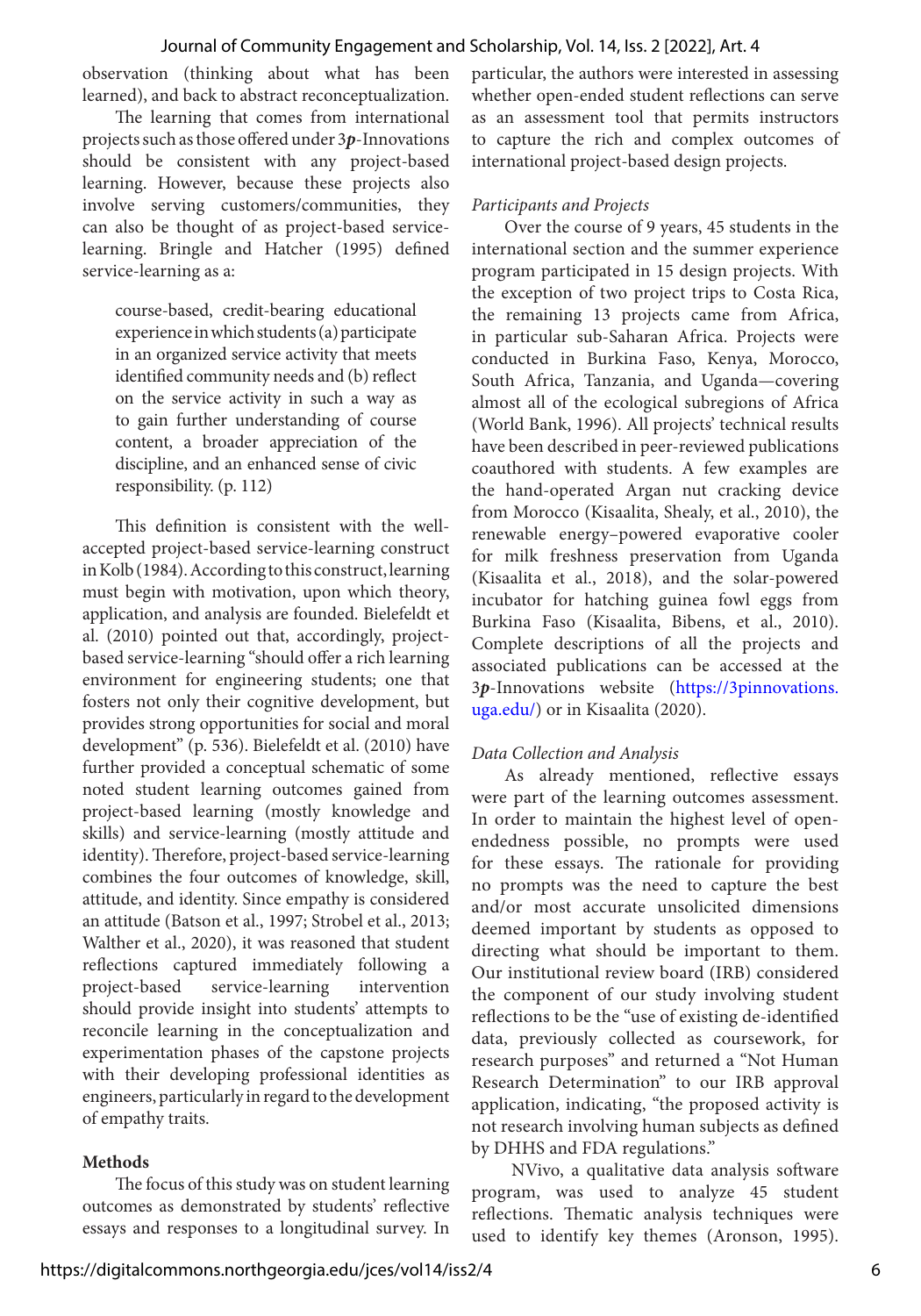Emergent codes were reviewed and validated by the research team as described below. Student reflections for short (2 weeks) and long (8 weeks) stays were pooled because quantitative pre- and postanalysis showed no statistically significant difference between the two with respect to intercultural communication apprehension and world-mindedness (Kisaalita et al., in press). Also, there were many more short-stay (29) than long-stay (16) students.

To explore students' development of empathy, reflection essays were analyzed following an approach published by Litke (2002) and previously used in the freshman seminar study (Kisaalita, 2018). Briefly, two coders (Kisaalita and Mativo) reviewed the reflections and identified units belonging to common themes. Units were discernible, isolated thoughts expressed by the students. In some instances, a whole paragraph could constitute a single theme. In other instances, multiple themes could be expressed in a single paragraph or, in rare cases, in a single sentence. The coders met and reconciled differences. Also of interest was whether the themes observed in postproject reflections could be found in the same students many years later, calling for a longitudinal follow-up.

A longitudinal follow-up of students 5 or more years after graduation was conducted through the Beliefs, Events, and Values Inventory (BEVI). The BEVI [\(https://thebevi.com](https://thebevi.com)) was developed by Dr. Craig Shealy of James Madison University. Although the inventory may be used with students immediately after an experience, such as a study abroad experience, the open-ended questions included in the inventory were most relevant to this study and its central questions. These three questions were:

- 1. Describe which aspect of this experience has had the greatest impact upon you and why.
- 2. Is there some aspect of your own "self" or "identity" (e.g., gender, ethnicity, sexual orientation, religious or political background, etc.) that has become especially clear or relevant to you or others, over the years, as a result of this experience?
- 3. How are you different as a result of this experience?

Both the University of Georgia (IRB ID MOD00003165) and James Madison University institutional review boards approved the implementation of the survey.

#### **Results and Discussion**

#### *General Themes*

The NVivo thematic analysis techniques identified six dominant themes from the 45 reflections: (a) building relationships abroad, (b) intercultural communication, (c) being different, (d) human-centered design, (e) better understanding of engineering, and (f) acknowledgment of Western perspectives. As students reflected and reasoned on their experiences and the resulting changes in themselves, original personal benchmarks emerged. Generally speaking, these benchmarks indicate the impact of perspective-changing experiences on students' lives. Determining whether students share similar benchmarks after participating in similar experiences can lead to the generation of helpful themes. The themes that emerge indicate the possible effects of student involvement in a particular experience.

According to Jugder (2016), the thematic analysis approach in NVivo supports answering research questions from two perspectives: first, from a data driven perspective and a perspective based on inductive coding, and second, from a research question perspective to check if the data are consistent with answering the research questions. Inductive coding allows research findings to emerge from repeated patterns or themes found in the raw data (i.e., the reflections) without restraints imposed by structured methods (Thomas, 2003). Coding in NVivo enables consistent capture of key ideas about the data with respect to the research question and represents some level of patterned response within the data set (Braun & Clarke, 2006). It assigns significance to some themes over others based on how frequently each theme occurs in the material being analyzed. Normally, themes are combined into groups and results presented as a node for each broad idea. Within NVivo, the Auto Code Wizard generated themes of recurring similar words from the reflections. Each theme or node was made to retain only the relevant words through a filter. The themes that evolved from our data are shown in Table 3, accompanied by sample quotes.

The items identified under *building relationships abroad* focused mostly on partner communities' openness and empathy toward the students. Some students talked about how being in a place so out of their comfort zone forced them to rely on the kindness and hospitality of others. Interestingly, many students expressed how people in the community were kinder than they were anticipating; they talked about how they were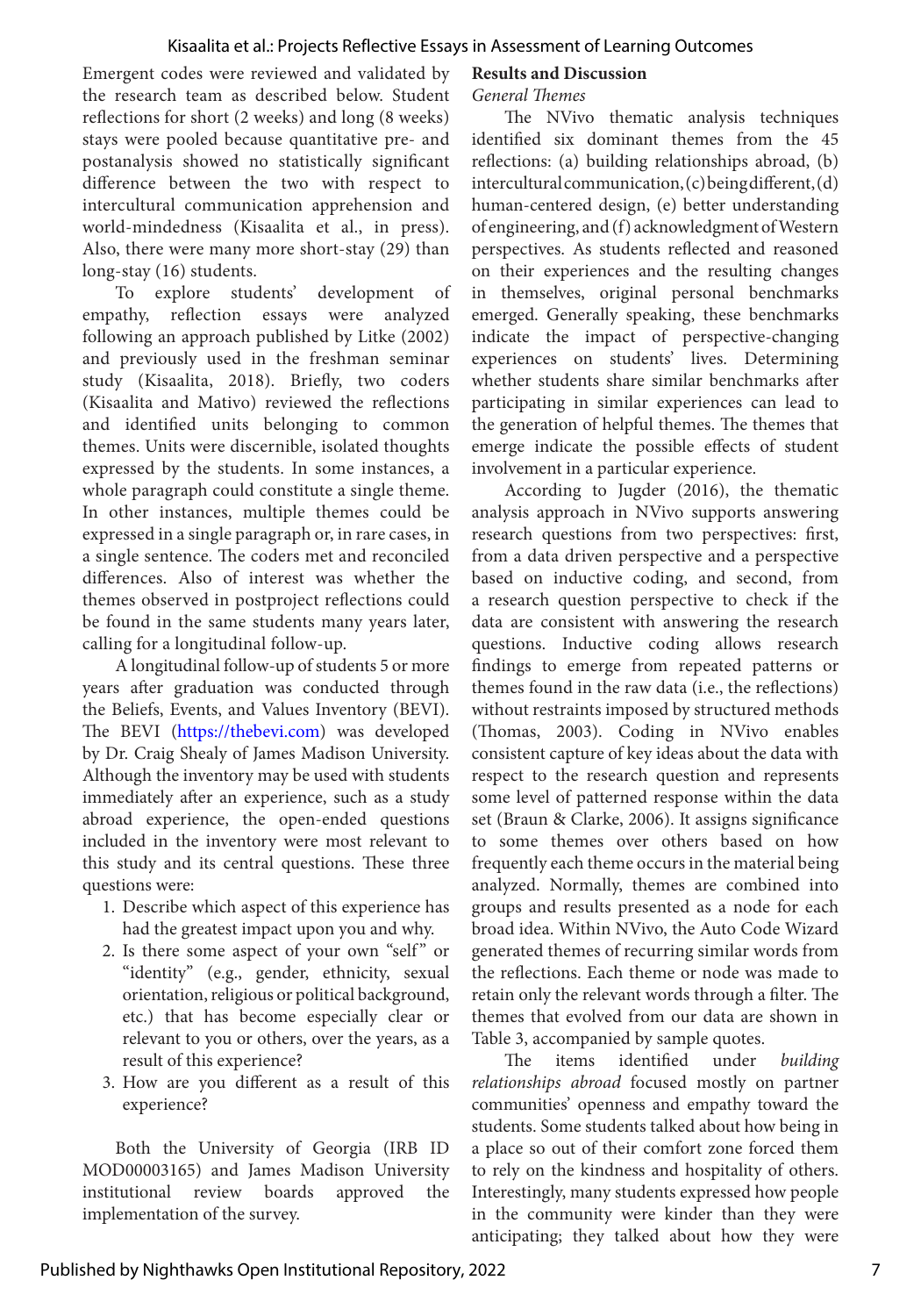**Table 3.** Themes and Sample Quotes

| <b>Themes</b>                               | <b>Sample quotes</b>                                                                                                                                                                                                                     |  |
|---------------------------------------------|------------------------------------------------------------------------------------------------------------------------------------------------------------------------------------------------------------------------------------------|--|
| <b>Building</b><br>relationships            | "We were welcomed into their homes, given coffee and food at every<br>meeting. They gave us everything they had, they welcomed us kindly and<br>generously"                                                                              |  |
|                                             | "I have learnt that if you want friendship with your neighbors you have to<br>accept the difference of cultures."                                                                                                                        |  |
|                                             | "I have built bridges over borders."                                                                                                                                                                                                     |  |
| Intercultural<br>communication              | "There were so many differences between home and this place, yet the<br>people there were just people; I found they were not that different from me."                                                                                    |  |
|                                             | "Instead, what I found were caring women who welcomed us with open arms<br>and readily gave us a job cracking nuts right alongside them."                                                                                                |  |
|                                             | "I believe it was sitting with the women, feeling their pain that motivated me<br>the most towards action."                                                                                                                              |  |
| Being different                             | "Being a white person over there did feel weird, almost uncomfortable at<br>time. Everyone would stare at us"                                                                                                                            |  |
|                                             | "From some people I did get a feeling like they were trying to take advantage<br>of us."                                                                                                                                                 |  |
|                                             | "I have always had a hard time understanding that as I have not faced much<br>discrimination in my life. I will probably never completely understand it but<br>can at least gain a small insight on what it feels like to be different." |  |
|                                             | "I felt nothing short of lazy when a laborer at our work site dug a ditch in an<br>hour without complaint, when the same task would have taken me three or<br>four."                                                                     |  |
| Human-centered<br>design                    | "Most important to the project lay not only in the physical mechanism of<br>the incubator, but to the processes, people, and resources available in the<br>country."                                                                     |  |
|                                             | "After our visit, we definitely realized that the information we gathered was<br>only possible through our visit to the communities."                                                                                                    |  |
|                                             | "In general the phrase 'put yourself in someone else's shoes' has a new<br>meaning for me in engineering and life. After all, to solve a problem you have<br>to know the customer and what is important to them."                        |  |
| Better<br>understanding<br>of engineering   | "Engineering is not about designing a solution to a problem - it is about<br>people."                                                                                                                                                    |  |
|                                             | " realize the importance of this project and how it can make a real impact<br>on these people's lives."                                                                                                                                  |  |
|                                             | "I feel this area is where the most valuable lessons came from.<br>Resourcefulness is an engineer's best asset. If you can get creative and<br>not be intimidated by seemingly impossible problems the results can be<br>surprising."    |  |
| Acknowledgment<br>of Western<br>perspective | "It's only fair that I help change Uganda for the better, because in several<br>ways, Uganda did just that for me."                                                                                                                      |  |
|                                             | "I often found myself feeling guilty that the materialism of the Western<br>World, of the United States in particular, has indirectly corrupted many<br>African countries."                                                              |  |
|                                             | "I began to feel stupid forever complaining about anything in my life."                                                                                                                                                                  |  |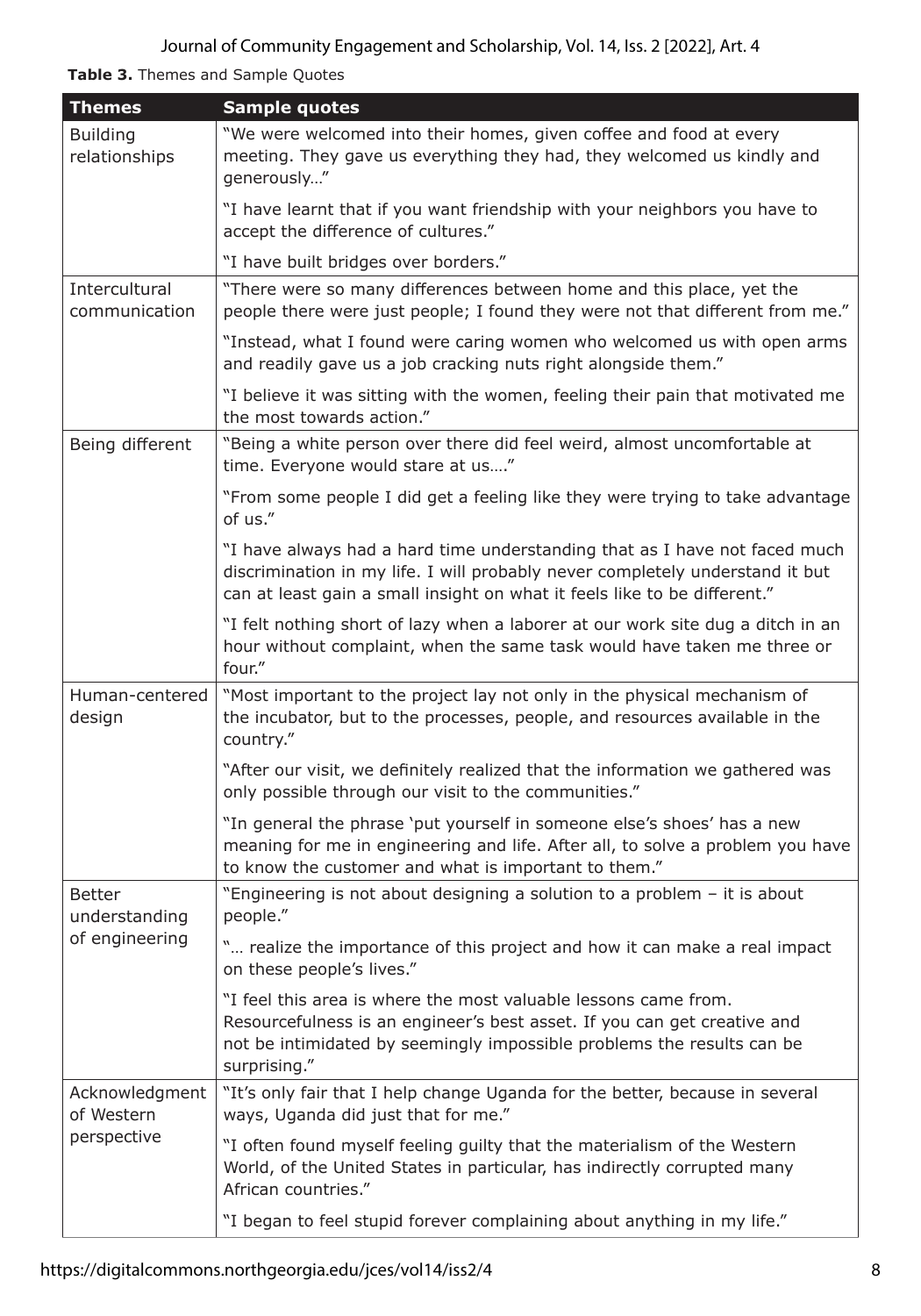prepared for and expected to see the poverty of the developing world, but they were not prepared for the people living in poverty to demonstrate such humanity, openness, and empathy toward the students. Students recounted many stories of other people's lives that touched them and/or surprised them. The events often centered around mealtimes spent together; dining with community members and being welcomed into their homes seemed to be a critical moment of connection for many students.

The items identified under *intercultural communication* revealed that, in many cases, students' projects seemed to be the first engineering projects they had encountered where communication was an inherently critical part of the solution. Students talked not only of verbal communication but also of nonverbal communication; some discussed the need to have an understanding of the local culture before proceeding with their design. Especially in Costa Rica, where the language barrier seemed more prevalent, many students discussed the difficulties of conversing in a language other than their native tongue. This forced them to step out of their comfort zone and resulted in a hyper-focus on language, both verbal and physical, as students tried to communicate through phrases and gestures. Other students discussed the difficulties of communicating without technology, especially email, to clarify questions.

The items identified under *being different* conveyed students' uncomfortable experiences with people staring at their Caucasian features, trying to take advantage of them because they were perceived as rich Americans, or treating them with undeserved graciousness and privilege. Some students identified the trip abroad as their first experience as a minority. "Difference" in this context seemed to be both physical and cultural; interestingly, this perceived difference was also true for people whose ethnic backgrounds matched those of local community members (e.g., those of Latino heritage visiting Costa Rica). In Uganda, some students expressed feelings of inadequacy around their inability to do physical work like the local laborers.

The items identified under *human-centered design* again revealed that, for many students, this project represented the first time they were confronted with working in a culture so different from their own. This brought center stage the notion that success in these cases depended on social considerations—on interacting with the community and getting to understand their needs.

Many students spoke to the necessity of local knowledge (Indigenous knowledge) that could not be obtained through their textbooks.

 The items identified under *better understanding of engineering* suggested that working on an engineering project in the developing world may have the potential to change and expand students' perspectives of what it means to be an engineer. Many came away with new resolutions to use their skills to serve others. Interestingly, this project also seemed to provide a place for students who entered engineering precisely because of this desire to help others—a place for empathy within engineering. Students talked about this being their first time feeling like a real engineer or feeling like they were doing something important. Students' reactions to community members' ingenuity and resourcefulness were particularly interesting; they seemed impressed by community members' ability to solve problems without much technology. One student even said, "These people are true engineers."

The *acknowledgment of Western perspective* code yielded mixed signals. Some students consciously recognized the need to avoid "Americanizing" problems. Many students were aware of how Americans appear spoiled to others, and some expressed a sense of guilt about how spoiled Americans are. Students also expressed a sort of guilt around how the "materialism of the Western world" has corrupted the "nostalgia of the developing world." This conceptualization of the developing world as nostalgic compared to "real life" back home was a clearly present subtheme. Some students expressed frustrations with the inefficiencies and corruption of the countries they were in, and they wondered why issues could not be fixed with more efficient economies/governments/and so on.

Taken together, these six themes are consistent with student learning outcomes gained from a combination of project-based and service-based experiences as noted in Bielefeldt et al. (2010), including knowledge (better understanding of engineering), skills (human-centered design, intercultural communication), attitude (building relationships abroad), and identity (being different, acknowledging the Western perspective). The projects' low-resource nature and cultural differences, which may have been absent from similar projects conducted in the United States, seemed to produce the dimensions captured in the Westernization and intercultural communication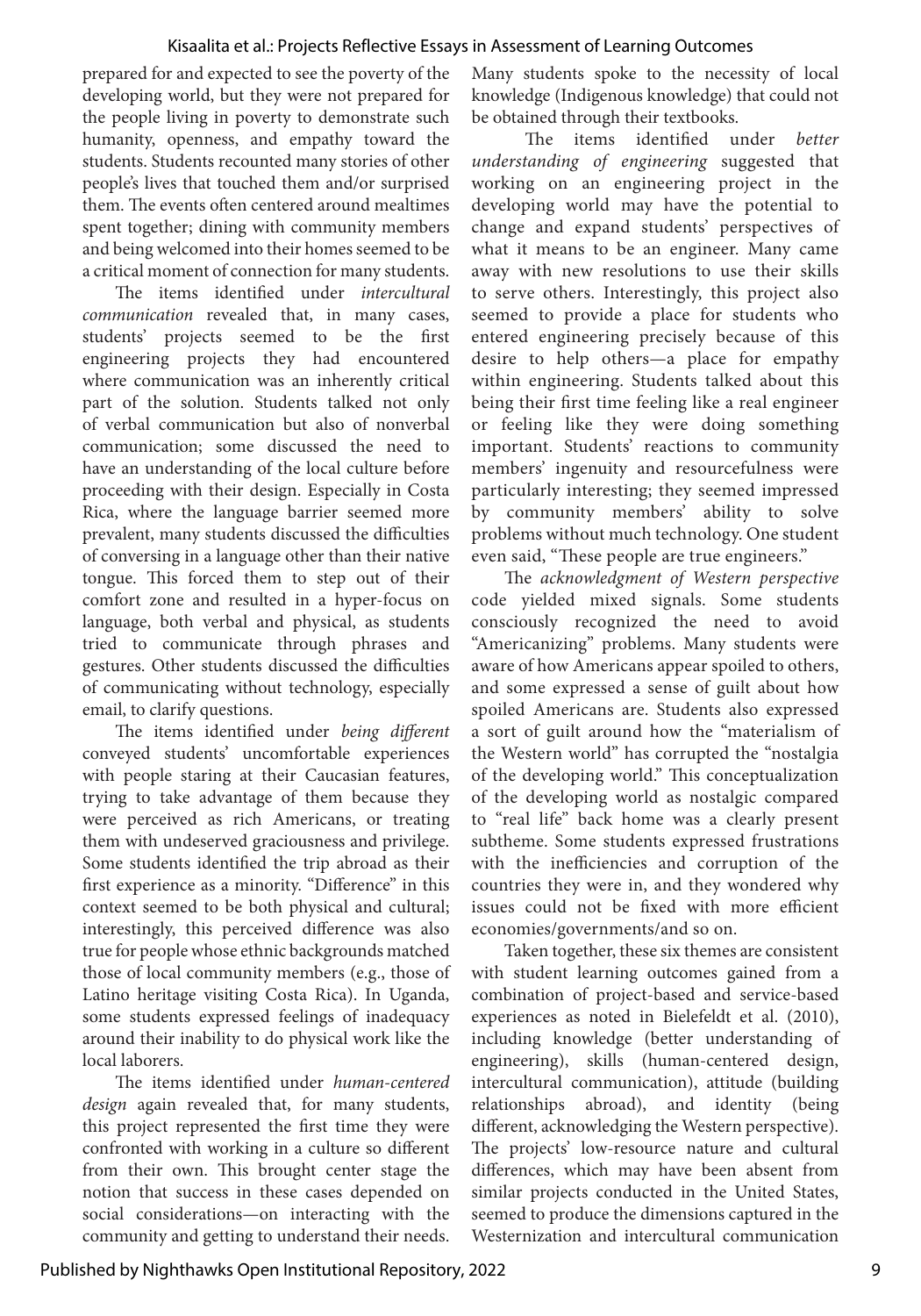#### Journal of Community Engagement and Scholarship, Vol. 14, Iss. 2 [2022], Art. 4

codes. The mapping of the six dominant themes from the reflections onto Bielefeldt et al.'s conceptual schematic of published learning outcomes from combined service- and project-based experiences strongly supports the view that reflections can be used as an assessment alternative to often timeconsuming pre- and posttest instruments.

How were students' experiences in this program different from students' experiences in traditional course-based study abroad programs? Students enrolled in the New Jersey State Consortium for International Studies program found that their international experience fostered a desire to travel more, more cross-cultural competence, and clearer plans, as reported in Hadis (2005):

[Students] have also increased the frequency with which they travel, both domestically and internationally. Respondents also felt personally more independent, outgoing and friendly toward people from other countries. Also, on a personal level, career plans showed more clarity after studying abroad. Plans for graduate studies seemed to have made an inroad as a consequence of study abroad. (p. 9)

Additionally, students who studied abroad through the Ireland Program identified "personal enrichment, travel opportunity, graduate school acceptance, job procurement, and awareness of global issues and cultural diversity" as predominant themes of their experiences (Langley & Breese, 2005, p. 314).

While our thematic analysis did not directly identify empathy as a key theme, tenets of emerging empathy development can be seen in students' focus on outward relationships and interactions with others, an emphasis present across all themes. The key distinguishing outcome, as compared to the more inward-driven outcomes discussed in the existing literature above, seems to be an enhanced empathetic attitude. To further explore the emerging empathy development, the reflections were again analyzed with an explicit focus on empathy, as outlined in the next subsection.

#### *Empathy*

All 45 reflections were read as described in the Methods section with a focus on identifying not only empathy but also its culmination into a decision about what to do with aroused empathetic feelings and thoughts. Out of the 45 reflections,

36% (16 students) exhibited empathy-related decisions. These decisions could be divided into three themes: (a) a "commitment" to continue making a difference in the lives of people like the community members, (b) reciprocating the way the students were treated by the community back home, and (c) listening more than talking. Eleven responses were coded to the first category, three to the second category, and two to the third category. The following three quotes are illustrative of the first category:

Plans for my future now include seeking out opportunities to stay connected to Costa Rica and also to develop new connections with places where I could positively impact the quality of life of its citizens.

I resolved myself to help the farmers we had met, and maybe in turn help the country become just a little better. It is only fair that I help change Uganda for the better . . . it has definitely changed my outlook, not only as an engineer, but also as a citizen of the world.

Dilemma: Should I move to Uganda and live there? Alternatively, should I just go on with my life as before? . . . maybe not back in Africa, but wherever the situation presents itself—this MUZUNGU is ready for the challenge.

The following two quotes illustrate the second and third categories, respectively:

I want to reciprocate the help I had. . . . For example, there is a foreign student in one of my classes. Previously, I would have been nice and would have carried out a conversation but shied away from getting to know him. Now I look forward to the challenge of helping him to acclimate to the American culture.

In the future I defiantly plan to work on the skills of being the listener rather than the person who wants to add to the conversation. I must find the happy medium.

It is unlikely that this is an issue of preselection that is, that students selected the international design project because they already had comparatively higher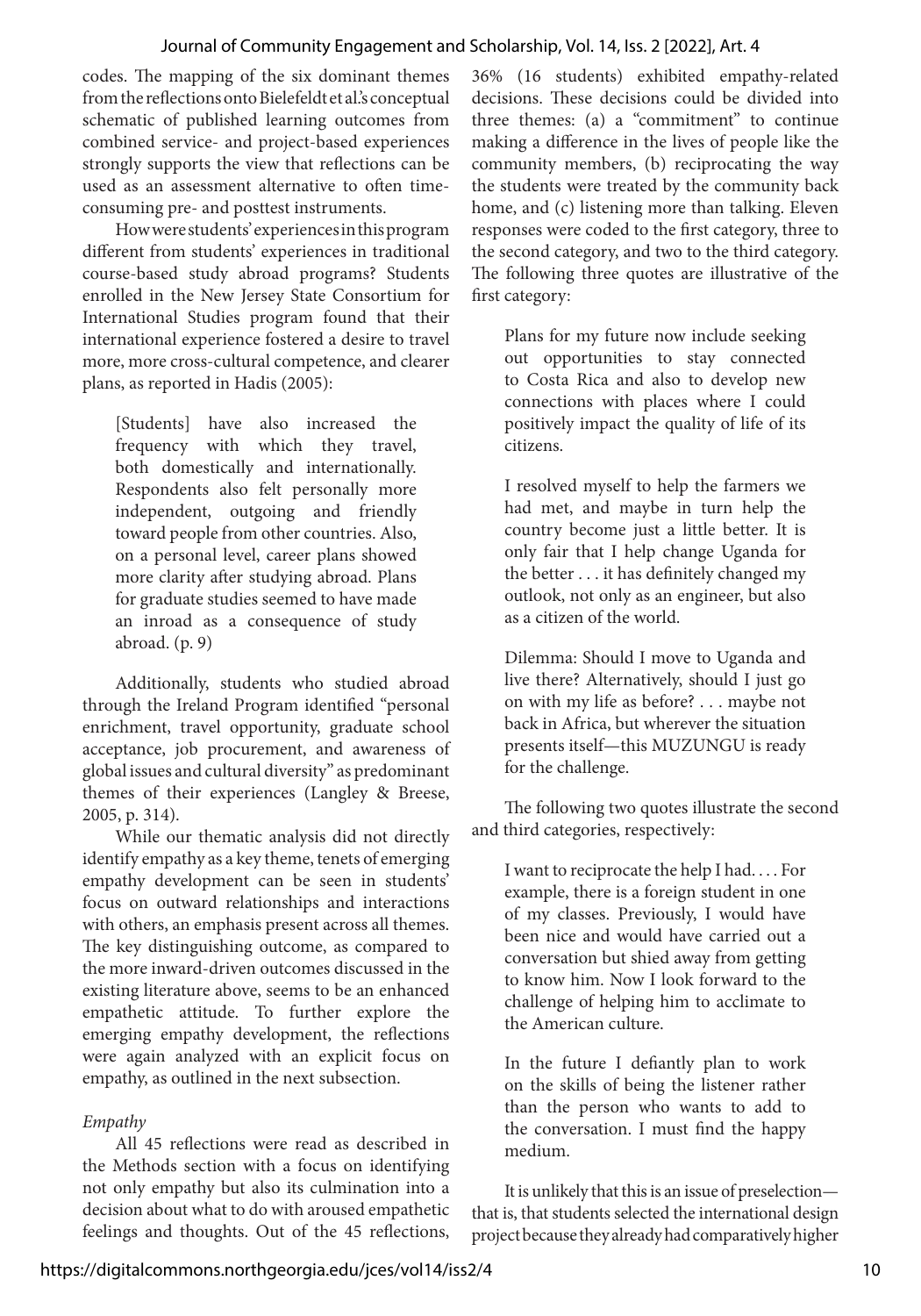empathetic attitudes. Evidence in support of this view comes from a sister paper reporting a controlled study (Kisaalita et al., in press) that administered several pre- and postexperience empathy-surrogate scales, such as the World-mindedness Scale (Sampson & Smith, 1957), which showed a statistically significant pre- and postexperience difference.

#### *Longitudinal Follow-Up*

The students were contacted 5 or more years after graduation to gauge whether traces of their feelings after returning from their study abroad experiences were still present. Of the 45 students that reflected on their overseas experiences, only 25 could be located and were sent a survey. The survey comprised three questions (presented above in the Methods section):

- 1. Describe which aspect of this experience has had the greatest impact upon you and why.
- 2. Is there some aspect of your own "self" or "identity" (e.g., gender, ethnicity, sexual orientation, religious or political background, etc.) that has become especially clear or relevant to you or others, over the years, as a result of this experience?
- 3. How are you different as a result of this experience?

Of the 25 invited participants, nine responded. The most common response to the first question was: "interaction with others from a different country." Other responses included, "new and eye-opening," "helping me identify valuable and harmful aspects of my own life," and "greatest impact upon me experiencing poverty and work ethic abroad." These responses suggested that students created new lenses to evaluate self and others.

Responses to the second question revealed a better picture of where the interactions and experiences led. The experiences gave students not only a realization of their own self-worth but also a desire to give back to the underprivileged. For example, one student stated, "After I got home, I gave a large portion of my stipend to a charity in Uganda that buys food for orphan children." Another student wrote, "I truly believe that we as species need to help each other on daily basis striving towards the betterment of humanity." In the words of a third student, "I now understand that my position/location/wealth can help others if I step out in faith and just be willing to help others." Students moved to act immediately—and not only once but on a continued basis. They saw

it as an obligation. In other words, their empathy was aroused, and they continued to be empathetic to others.

Responses to the third question captured what the experiences meant to students in totality. Three themes emerged: (a) appreciation for other cultures ("I learned a lot including an appreciation for other cultures and regions of the world"), (b) empathy with others ("I … try to actively help"; "willing to serve others in need both locally and internationally"), and (c) preparation and development of an intentional search for opportunities to help where needed ("taken necessary skills for humanitarian engineering,… something already continued in my professional career"; "I am counting on my job allowing to further this personal interest and growth as a human being"). These results are very encouraging. They show that a third of the students who participated in project-based service-learning cultivated empathy that stayed with them throughout their careers. Some are intentionally seeking careers that enable them to exercise their empathy. Given the low number of participants in the follow-up part of the study, further longitudinal studies will be needed to obtain more conclusive results.

#### *Implications for Practice*

Many students in this study believed that the study abroad experience changed their views of the world by allowing them to visualize situations through multiple perspectives. The results from this study support two practice implications. First, study abroad programs such as 3*p*-Innovations can be successfully integrated into ABET-accredited programs, providing the desired global experience without delaying graduation. Second, if analyzed with the right tools, reflective essays are capable of revealing deep learning outcomes and can be a costeffective assessment alternative. However, further structured comparative studies for reflective essays and validated global competence measures will go a long way in persuading practitioners to rely on reflective essays for assessment.

#### **Concluding Remarks**

Reflective essays are an effective tool for capturing the entire spectrum of student learning outcomes gained from project-based learning (mostly knowledge and skills) and service-learning (mostly attitude and identity) and can be used as an effective assessment tool, either as an alternative to or in combination with traditional quantitative pre- and postassessments. Thematic analysis of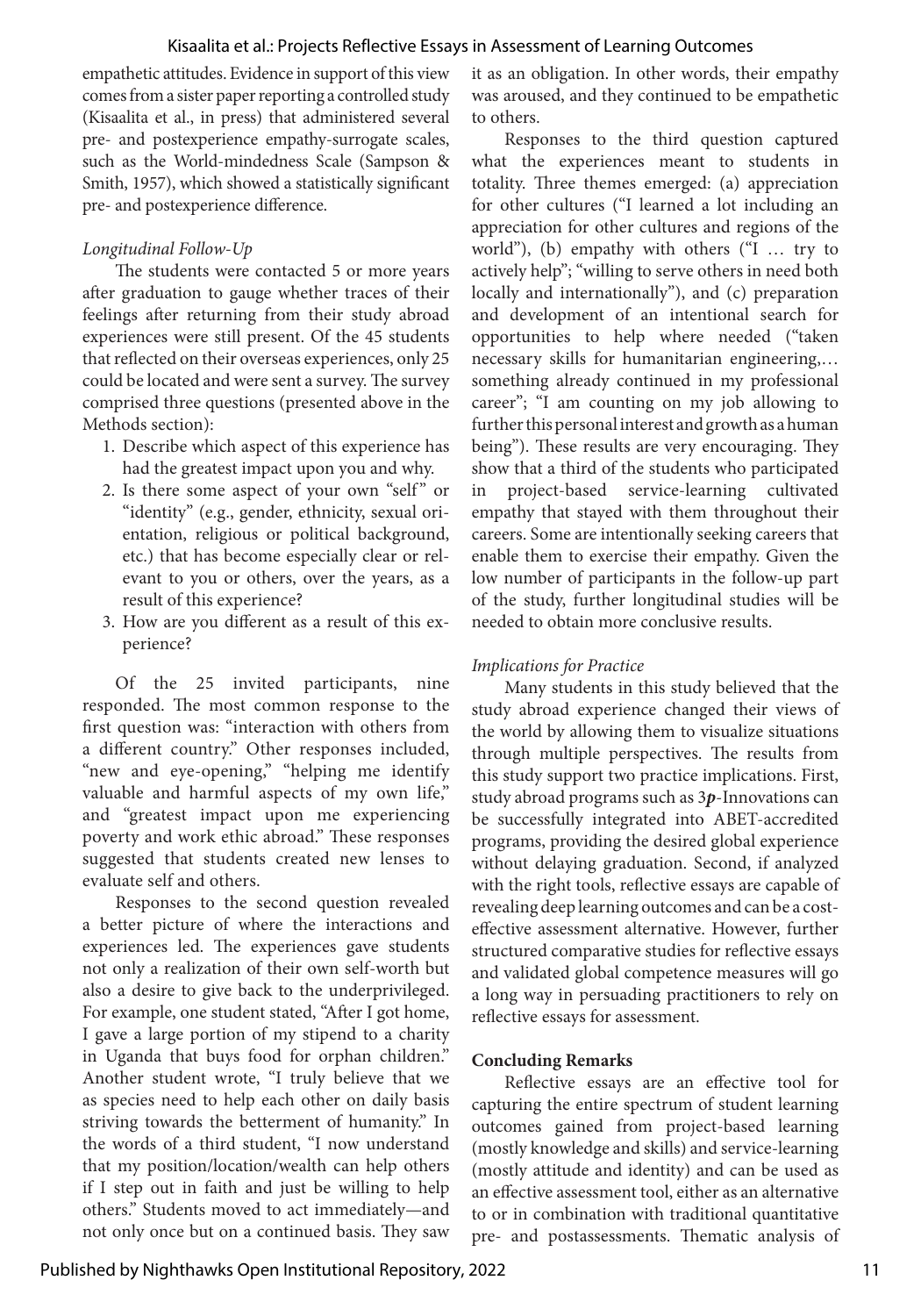#### Journal of Community Engagement and Scholarship, Vol. 14, Iss. 2 [2022], Art. 4

student reflections supports that an outcome of international project-based service-learning is not only developing an empathetic attitude but also moving to action consistent with the aroused empathetic feelings and thoughts. Five or more years after graduation, participants have continued to express the empathy that was first observed soon after the international project.

The ultimate objective of any academic program is for students to gain the ability to transfer classroom learning into practice, for which they will be required to construct and apply knowledge toward solving problems. Proponents of problem-based learning (or project-based learning) argue that most acquired knowledge, skills, and dispositions are cultivated by the student (Gijselaers, 1996, Mativo & Smith, 2011). However, if the student experience is deemed this important to their future, the question remains: What is the educator's role in helping students pull information together for assimilation and application? The study outcomes presented in this paper strongly suggest that organized experiential learning potentially has a high return in terms of providing participants with an opportunity to develop and maintain an empathetic culture in design activities.

#### **References**

Aronson, J. (1995). A pragmatic view of thematic analysis. *The Qualitative Report*, *2*(1), 1–3. [https://doi.org/10.46743/2160-3715/1995.2069](https://doi.org/10.46743/2160-3715/1995.2069 )

Batson, C.D., Polycarpou, M.P., Harmon-Jones, E., Imhoff, H.J., Mitchener, E.C., Bednar, L.L., Klein, T.R., & Highberger, L. (1997). Empathy and attitudes: Can feeling for a member of stigmatized group improve feelings toward the group? *Journal of Personality and Social Psychology*, *72*(1), 105–118. [https://doi.](https://doi.org/10.1037/0022-3514.72.1.105 ) [org/10.1037/0022-3514.72.1.105](https://doi.org/10.1037/0022-3514.72.1.105 )

Bielefeldt, A.R., Paterson, K.G., & Swan, C.W. (2010). Measuring the value added from service learning in project-based engineering education. *International Journal of Engineering Education*, *26*(3), 535–546.

Bransford, J.D., Brown, A.L, & Cocking, R.R. (Eds.). (2000). *How people learn: Brain, mind, experience, and school*. The National Academies Press. [https://doi.org/10.17226/9853](https://doi.org/10.17226/9853 )

Braun, V., & Clarke, V. (2006). Using thematic analysis in psychology. *Qualitative Research in Psychology*, *3*(2), 77–101. [https://doi.](https://doi.org/10.1191/1478088706qp063oa ) [org/10.1191/1478088706qp063oa](https://doi.org/10.1191/1478088706qp063oa )

Bringle, R.G. & Hatcher, J.A. (1995). A service-learning curriculum for faculty. *Michigan Journal of Community Service Learning, 2*, 112-122.

Davis, M.H. (1980). A multidimensional approach to individual differences in empathy. *JSAS Catalog of Selected Documents in Psychology*, *10*, 85.

Friedman, T.L. (2007). *The world is flat 3.0: A brief history of the twenty-first century*. Farrar, Straus and Giroux.

Gerdes, K.E., Lietz, C.A., & Segal, E.A. (2011). Measuring empathy in the 21st century: Development of an empathy index rooted in social cognitive neuroscience and social justice. *Social Work Research*, *35*(2), 83–93. [https://doi.](https://doi.org/10.1093/swr/35.2.83 ) [org/10.1093/swr/35.2.83](https://doi.org/10.1093/swr/35.2.83 )

Gijselaers, W.H. (1996). Connecting problembased practices with educational theory. *New Directions for Teaching and Learning*, *1996*(68), 13–21. [https://doi.org/10.1002/tl.37219966805](https://doi.org/10.1002/tl.37219966805  ) 

Hadis, B.F. (2005). Gauging the impact of study abroad: How to overcome the limitations of a single-cell design. *Assessment and Evaluation in Higher Education*, *30*(1), 3–19. [https://doi.](https://doi.org/10.1080/0260293042003243869 ) [org/10.1080/0260293042003243869](https://doi.org/10.1080/0260293042003243869 )

Jansen, D.E., & Pudlowski, Z.J. (2009). Global engineers: Creating needed solutions through intercultural competence*. International Journal of Engineering Education*, *25*(6), 1292–1297.

Jugder, N. (2016). The thematic analysis of interview data: An approach used to examine the influence of the market on curricular provision in Mongolian higher education institutions. *Hillary Place Papers*, *3*. [http://hpp.education.leeds.](http://hpp.education.leeds.ac.uk/wp-content/uploads/sites/131/2016/02/HPP2016-3-Jugder.pdf ) [ac.uk/wp-content/uploads/sites/131/2016/02/](http://hpp.education.leeds.ac.uk/wp-content/uploads/sites/131/2016/02/HPP2016-3-Jugder.pdf ) [HPP2016-3-Jugder.pdf](http://hpp.education.leeds.ac.uk/wp-content/uploads/sites/131/2016/02/HPP2016-3-Jugder.pdf )

Kisaalita, W.S. (2016). Perspectives on context, design teams and diffusion of technological innovations in low-resource settings: A practical approach based on sub-Saharan African projects. *Technology in Society*, *46*, 58–62. [https://doi.org/10.1016/j.](https://doi.org/10.1016/j.techsoc.2016.04.001 ) [techsoc.2016.04.001](https://doi.org/10.1016/j.techsoc.2016.04.001 )

Kisaalita, W.S. (2018). Inquiry-based freshman seminar on "What you can (or should not) do to end global poverty." *Advances in Engineering Education*, *6*(3), 1–16.

Kisaalita, W.S. (2020). *Development engineering: Empowering the poor through sustainable technology-based solutions*. Cambridge Scholars Publishing.